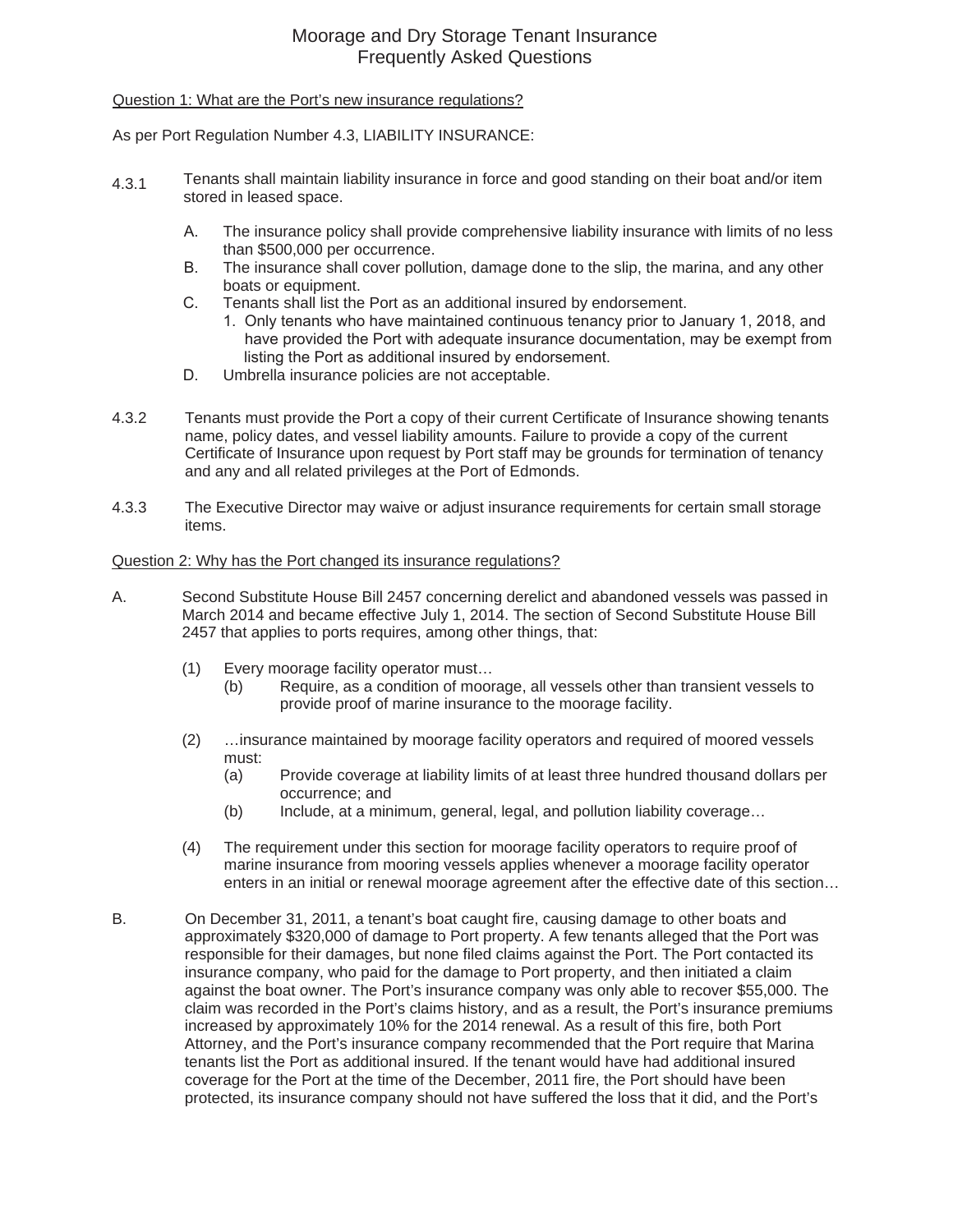claims history should not have increased. In addition, as the Port damages exceeded \$300,000, the Port's insurance company recommended that the Port increase its liability minimum to \$500,000.

C. On April 27, 2015, Port staff presented these recommendations to the Port Commission in an open public meeting. The Commission approved the insurance regulation, as shown above in Question 1.

#### Question 3: Which insurance companies have met the Port's insurance requirements? As of June 2015 the following insurance companies have been able to provide tenants with insurance coverage that meets the Port's insurance requirements:

- **ACE**
- Boat US
- Chubb
- **Ocean Marine**
- Progressive
- $\bullet$  Safeco
- State Farm
- **Travelers**

# Question 4: What is the difference between Additional Interest and Additional Insured?

Typically, parties listed as Additional Interest are provided with copies of insurance documents when the policy is changed, terminated, or cancelled. Parties listed as Additional Insured are normally covered for liability under the policy. The Port of Edmonds insurance regulations require that the Port is listed as Additional Insured so that if the tenant's boat or boat operator damages the Port's property, the Port will be covered under the policy for those damages and/or if the tenant's boat or boat operator causes damage to a third party who files a claim or lawsuit against the Port, the tenant's insurance company would have the duty to defend the Port.

Question 5: What should my agent put for the Additional Insured? Port of Edmonds, 336 Admiral Way, Edmonds WA 98020

# Question 6: I have an umbrella policy that supplements my boat insurance. Will that meet the requirements?

Typically, insurance companies will not list the Port as Additional Insured under an umbrella policy. If your insurance company will do so, the Port will accept the umbrella policy. If not, you will need to increase your boat liability insurance to \$500,000.

# Question 7: What is pollution liability insurance?

Pollution liability insurance covers accidental fuel spills. It may also be called fuel spill liability and wreckage removal.

# Question 8: When do I have to comply with the new insurance regulations?

The new insurance regulations were effective March 1, 2015. If you are a current tenant and your insurance on file with the Port was current as of that date, the Port will ask you to comply with the new insurance regulations the first time that your insurance expires after March 1, 2015 or if you sign a new moorage or dry storage agreement, make a change to your insurance, or a change to your boat. If you sign a new moorage or dry storage agreement, the Port must have your insurance documents or binder that comply with the insurance regulations before you bring your boat into the marina.

# Question 9: What is the difference between boat insurance and yacht insurance?

Generally "boats" are considered to be 26' and smaller, and "yachts" are 27' and larger. Generally speaking yacht coverage is broader and more specialized because larger boats travel further and have more unique exposures. An example of the difference between the two may occur if your boat/yacht sinks and is a total loss. You have insured your boat/yacht for \$100,000 and the cost to raise the boat/yacht is \$50,000. With a boat policy, you will most likely only get the difference between the value insured of \$100,000 and the cost to raise the boat of \$50,000. With a yacht policy, you will most likely get the \$100,000 and the insurance company will cover the \$50,000. It is a good idea to review your insurance coverage with your broker to make sure that you understand your coverage.